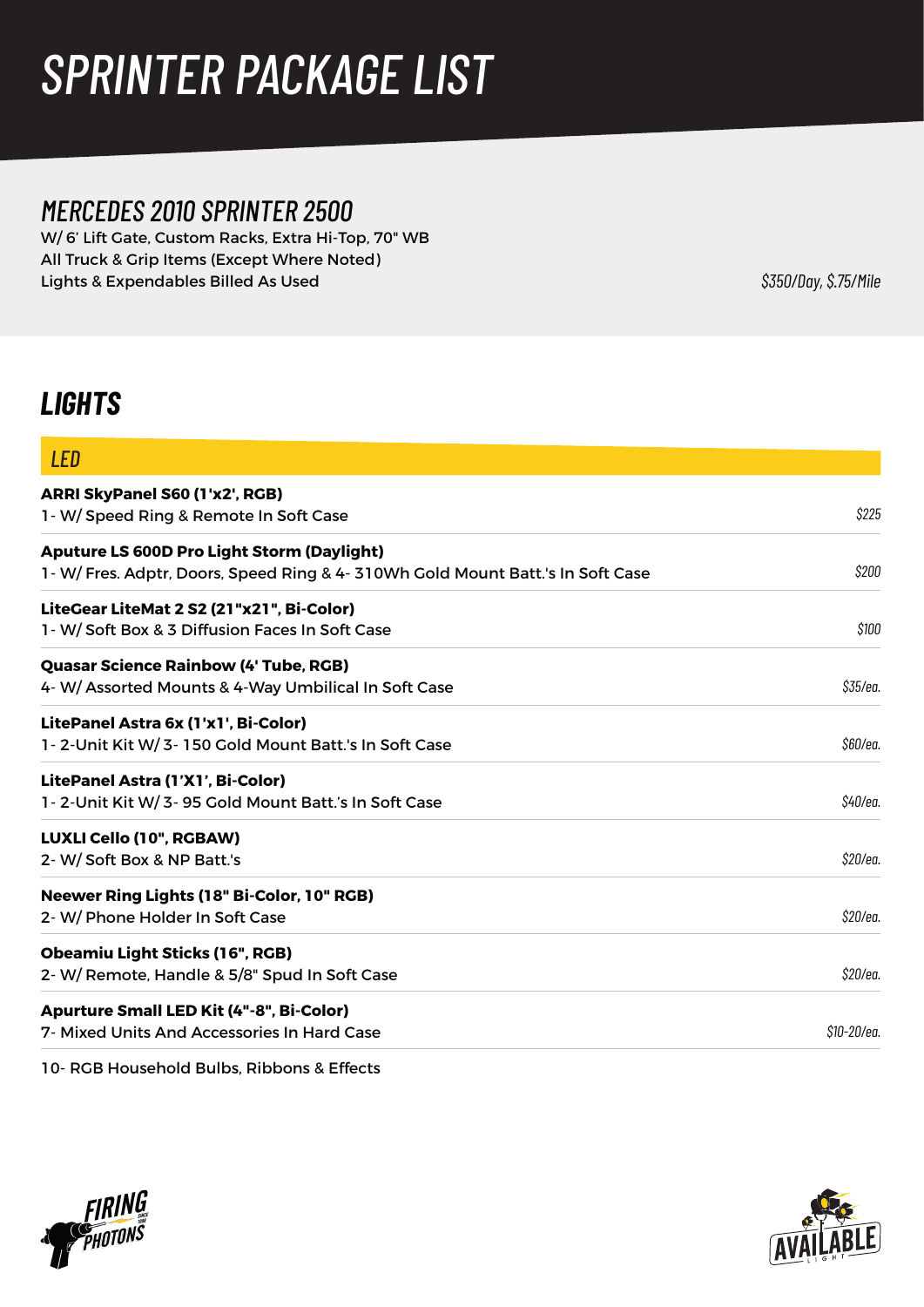| HMI                                                                                            |           |
|------------------------------------------------------------------------------------------------|-----------|
| <b>ARRI 1200W PAR Plus</b><br>2- W/ Doors, 5 Pc. Scrim Bag & Speed Ring                        | \$225/ea. |
| 56K 800W Joker Bug Kit<br>1- W/Doors, 4-Lens/3 Scrim Bag & Speed Ring In Hard Case             | \$200     |
| 56K 400W Joker Bug Kit<br>2- Unit Kit W/ Doors, 4-Lens/3 Scrim Bag & Speed Ring In Hard Case ( | \$150/ea. |

2- 400W Joker/ Source 4 Bug-A-Beam Adapters

#### *FLUORESCENT* **Kino Flo 4' 4-Bank**  4- W/ Black Louvers, 56K/32K Tubes **Kino Flo 2' 4-Bank**  2- W/ Black Louvers, 56K/32K Tubes **Kino Flo 2' 2-Bank**  2- W/ Black Louvers, 56K/32K Tubes *\$70/ea. \$70/ea. \$70/ea.*

| <b>INCANDESCENT</b>                                                                   |                |
|---------------------------------------------------------------------------------------|----------------|
| <b>ARRI 2K Open Face</b><br>1 - W/ Doors & 5 Pc. Scrim Bag                            | \$35           |
| <b>ARRI 1K Fresnel</b><br>2- W/Doors & 5 Pc. Scrim Bag                                | \$30/ea.       |
| <b>ARRI 650W Fresnel</b><br>2- W/Doors & 5 Pc. Scrim Bag                              | \$25/ea.       |
| <b>ARRI 300W Fresnel</b><br>3-W/Doors & 5 Pc. Scrim Bag                               | \$25/ea.       |
| <b>ARRI 200W Fresnel</b><br>4- W/Doors, 3 Pc. Snoots & 5 Pc. Scrim Box                | \$20/ea.       |
| <b>Source 4 750W Ellipsoidal</b><br>2- W/ Pattern Holder, Gel Frame & 3 Pc. Scrim Bag | <i>S30/ea.</i> |
| 2- Source 4/ Joker 400W Bug-A-Beam Adapters                                           |                |

2- Source 4 Extra Barrels (Mixed Sizes)

1- Source 4 Assorted Patterns File

1- Source 4 Iris

10- Assorted Household Bulbs



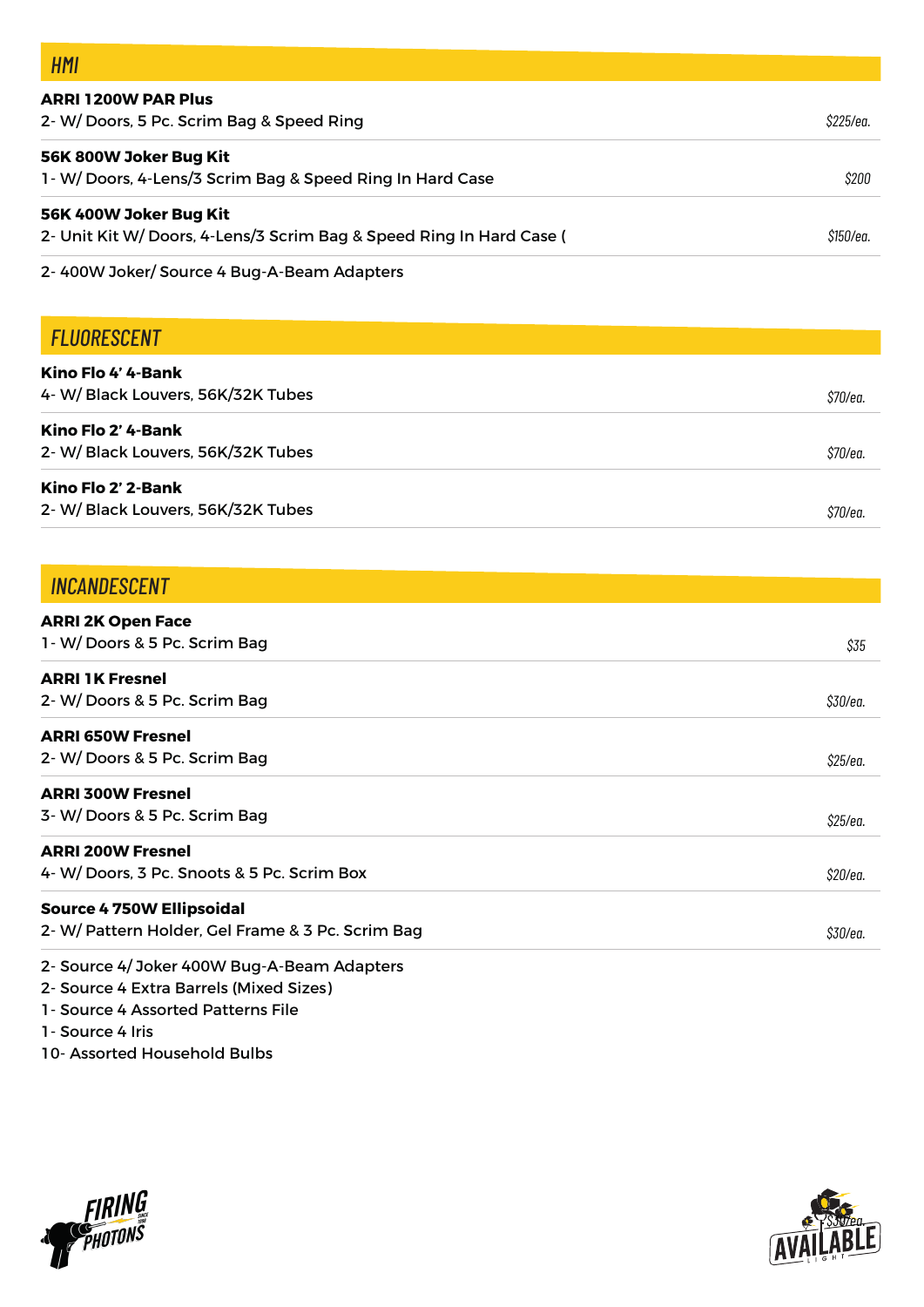### *SOFT BOXES*

| Chimera 3'x4' Medium Shallow Plus Bank                          |          |
|-----------------------------------------------------------------|----------|
| 1 - W/ 2 Faces, Baffle & 40° Fabric Grid (Fits SkyPanel S60)    | \$100    |
| <b>Aputure 34" Light Dome II</b>                                |          |
| 1 - W/2 Faces, Baffle & 40° Fabric Grid (Fits Aputure 600D Pro) | \$60     |
| Chimera 3'x4' Medium Plus Bank                                  |          |
| 2-W/3 Faces, Baffles & 40° Fabric Grids                         | \$60/ea. |
| Chimera 2'x3' Small Plus Bank                                   |          |
| 3-W/3 Faces, Baffles & 40° Fabric Grids                         | \$30/ea. |
| Chimera 18"x24" X-Small Plus Bank                               |          |
| 2- W/ 3 Faces, Baffles & 40° Fabric Grids                       | \$30/ea. |
| <b>LitePanel 1'x1' Snap Bag</b>                                 |          |
| 2- W/40° Snap Grids                                             | \$30/ea. |
| <b>Chimera 9" China Ball</b>                                    |          |
| 2- W/Half Blackout Skirt & Standard/Mogul Sockets               | \$20/ea. |
| 3- Chimera 9"- 16 1/8" Adjustable Speed Rings                   |          |
| 2- Chimera 7 3/4" Fixed Speed Rings                             |          |

1- PhotoFlex 3"- 7" Adjustable Speed Ring

## *ELECTRICAL*

| <b>PORTABLE POWER</b>                                                             |       |
|-----------------------------------------------------------------------------------|-------|
| <b>EcoFlow Delta 1300 Battery Pack</b><br>1-1260W Regulated Fast-Charging Lithium | \$100 |
| <b>Jackery Explorer 1000 Battery Pack</b>                                         |       |
| 1-1000W Regulated Lithium                                                         | \$60  |
| <b>12V Portable Charging Station</b>                                              |       |
| 1-W/Compressor & Inverter                                                         | \$20  |

### *POWER CABLES*

10- 50' AC Cables (Stingers) 12/3, Black

- 12- 25' AC Cables (Stingers) 12/3, Black
- 2- 10' AC Cables (Stingers) 12/3, Black



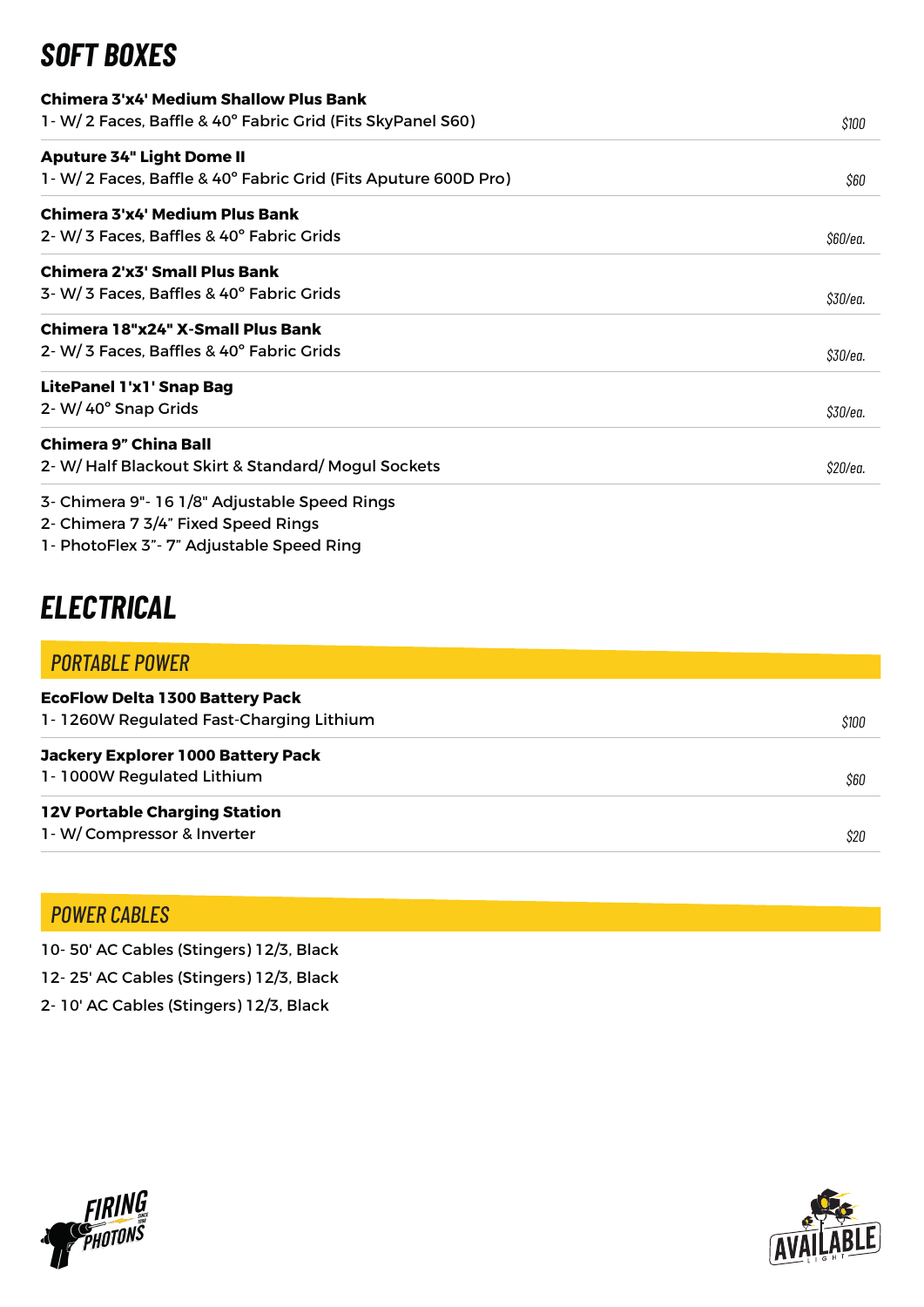#### *OTHER ELECTRICAL*

#### **3 Ch. ShadowMaker**

1- Effects Box W/ 3- 2K Dimmers

#### **1K Dimmer**

2- W/ On/Off Switch

**600W Dimmer**  5- W/ On/Off Switch

#### **GFCI In-Line Interrupt**

- 3- (1- 20A, 2- 15A)
- 8- Cube Taps
- 6- Ground Lifters
- 4- Cable Mats
- 1- Multi-Meter Kit

### *GRIP*

#### *DOLLY/ CAMERA*

**Dana Dolly Universal Kit**  1- W/ Brake & Locking Bracket In Rolling Hard Case

- 1- Light & Color Meter Kit 12- Camera Shims
- 5- T-Markers

#### *STANDS*

- 2- Hi-Roller Stands (Junior, 3-Riser, Steel)
- 2- Medium Roller Stands (Junior, 3-Riser, Steel)
- 2- Combo Stands (Junior, 3-Riser, Steel)
- 2- Combo Stands (Junior, 2-Riser, Aluminum)
- 2- Low Slider Stands (Junior, 1-Riser, Steel W/ Removable Locking Castors)
- 4- Baby Stands (3-Riser, Steel)
- 4- Baby Stands (2-Riser, Aluminum, Black)
- 2- Low-Low Baby Stands (2-Riser, Aluminum)
- 15- Grip Stands (2-Riser, Steel W/ Head & 40" Arm) (2- W/ Turtle Bases)
- 4- Low Grip Stands (2-Riser, Steel W/ Head & 20"/ 30" Arm)
- 2- 10" Baby Stands (Aluminum)

#### *STANDS*

- 1- Junior 12" Offset Arm
- 1- Junior 3-5' Candlestick
- 4- Junior 4 1/2" Grip Heads (Lollipops)
- 2- Junior To Baby Spud Adapters





*\$60*

*\$100*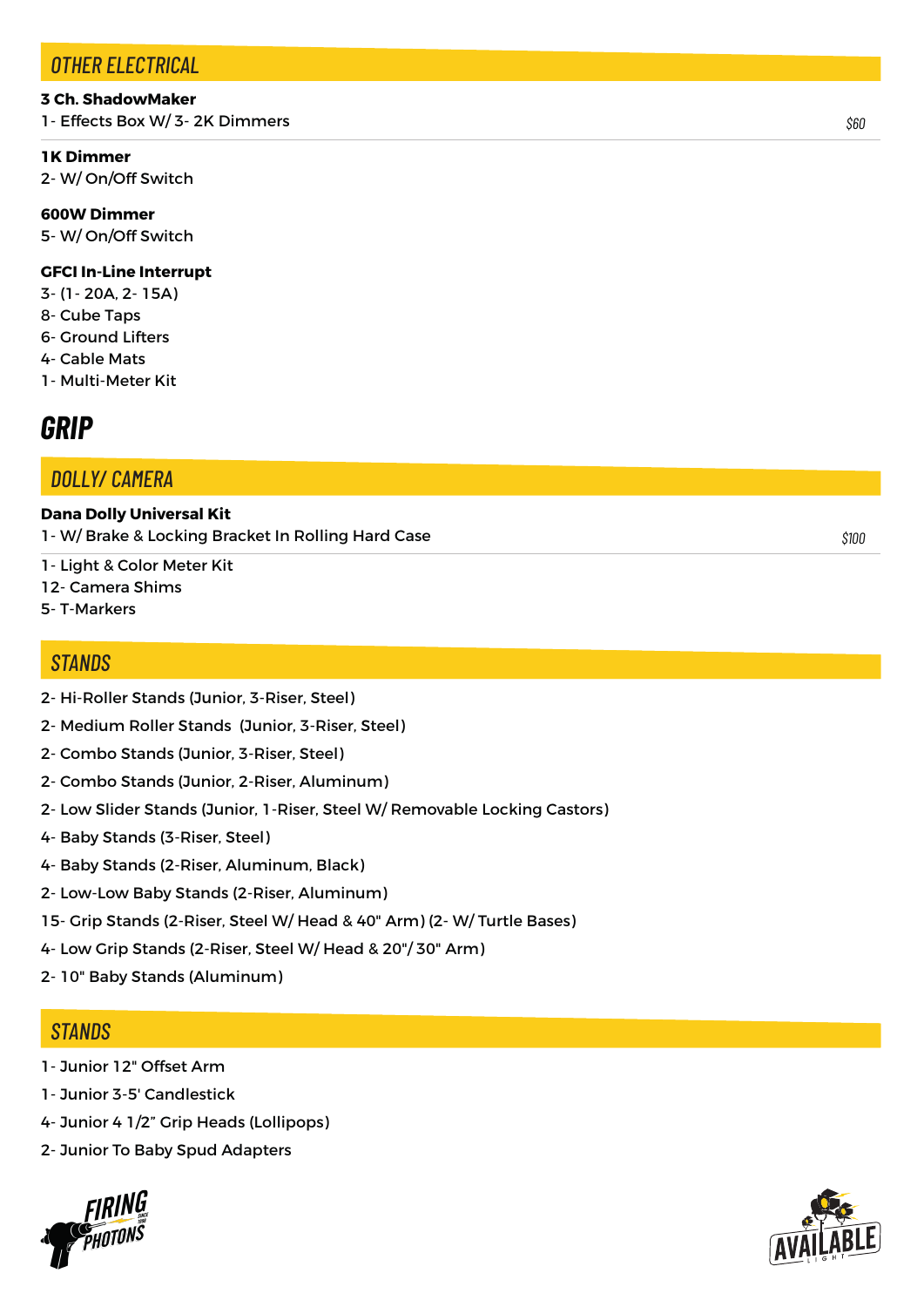- 2- Junior To Baby Acrylic Standard Socket Screw Base
- 2- Junior 8" C-Clamps
- 4- Junior Pipe Clamp Hangers
- 1- Junior Nail-On Plates
- 4- Baby 21/2" Grip Heads
- 2- Baby 8" C-Clamps
- 4- Baby Pipe Clamp Hangers
- 1- Baby 3-Riser Menace Arm
- 4- Baby Nail-On Plates
- 6- Baby Scissor Clamps
- 4- Baby 90 Deg. Pins
- 2- Baby Snow Shoes
- 1- Baby Beaver Board
- 2- Baby 12" Furniture Clamps
- 2- Baby Chain Vise-Grips
- 1- Baby Putty Knife
- 6- Mixed Cardellini Clamps
- 2- Mafer Clamps
- 4- Foam Core Holders
- 8- Camera Rod Clamps
- 2- 6" 5/8" Hollow Camera Rods
- 2- 10" 5/8" Hollow Camera Rods
- 2- 16" 5/8" Hollow Camera Rods

#### *STANDS RIGGING*

- 2- 50' Steel Guy Wires
- 2- 18" Furniture Clamps
- 1- 12" Furniture Clamp
- 8- 3/8" Pulleys
- 8- Mixed Ratchet & Motorcycle Straps
- 6- 50' Mixed Color Sash Lines
- 12- 3' Safety Chains
- 4- #3 Grip Clips
- 16- #2 Grip Clips
- 16- #1 Grip Clips
- 8- Mixed Binder Clips



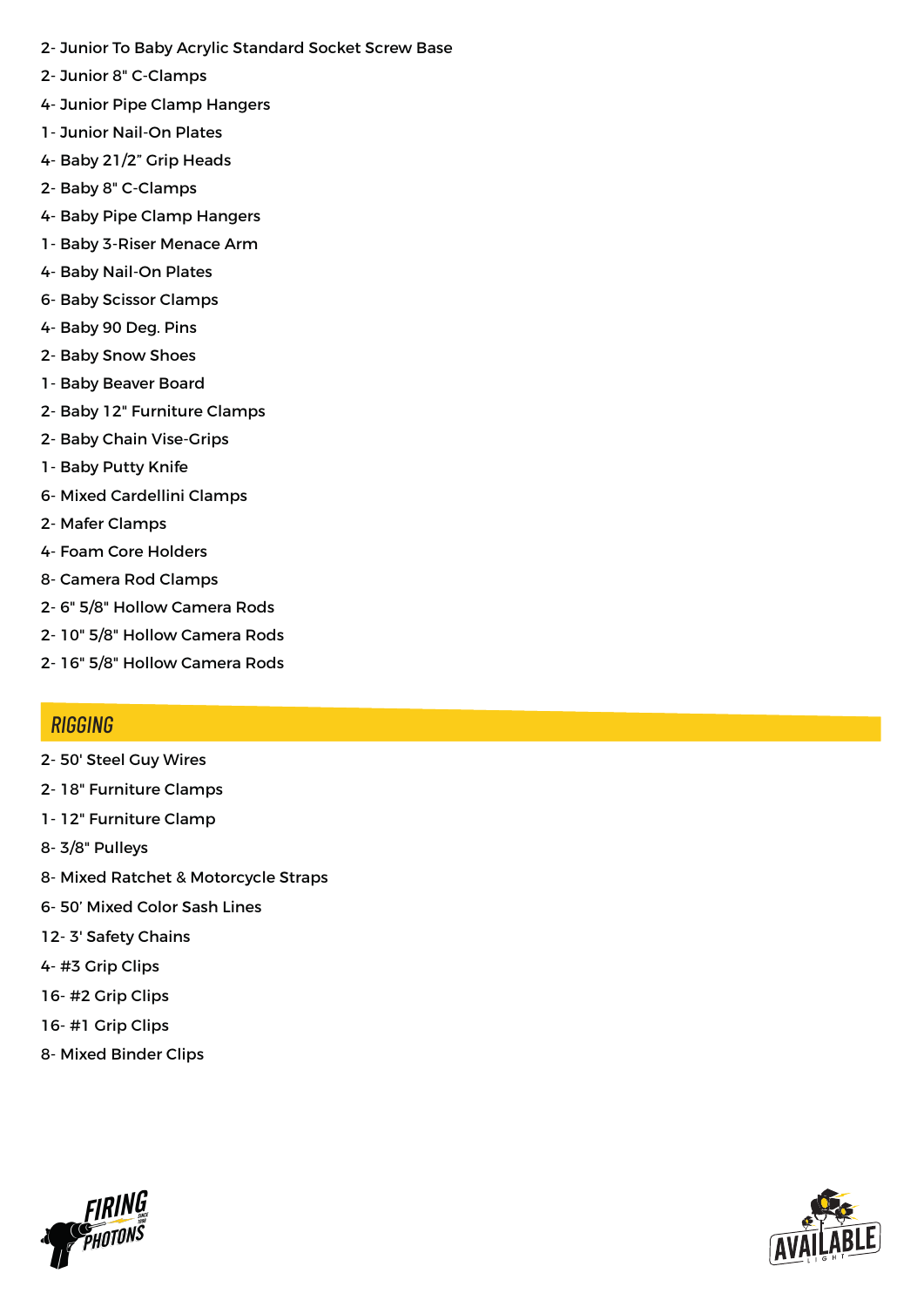#### *STANDS 1 1/4" SPEED RAIL ITEMS*

- 4- 12' Rails
- 4- 8' Rails
- 2- 6' Rails
- 2- 4' Rails
- 1- 3' Rail
- 1- 2' Rail
- 4- Modern Internal Couplers
- 5- Modern External Couplers
- 5- Modern Corners
- 3- Modern Triangle Truss-Makers
- 2- Modern Long Slide-On Ears
- 4- Norms Clamp-On Ears
- 2- Swivel Cheeseburoughs
- 6- Speed Clips
- 2- Speed Chip Bags
- 1- 3/16" Allen Speed Wrench

#### *STANDS 1" SQUARE FRAME ITEMS*

- 4- 12' Rails
- 4- 8' Rails
- 2- 6 Pc. Frame Parts in Soft Bags
- 2- Flip-Flop Square Ears
- 1- Westcott ScrimJim 6'X6' Frame W/ 2- Clamps & 9- Rags In Soft Case

#### *STANDS BUTTERFLY SKINS/ RAGS*

- 1- 20'x20' Qtr. Silent Grid
- 2- 12'x12' Black Solids
- 1- 12'x12' Black Double Net
- 1- 12'x12' Qtr. Silent Sail
- 1- 12'x12' Poly-Silk
- 1- 12'x12' Silver/White Checker
- 1- 12'x12' B/W Ultra-Bounce
- 1- 12'x12' B/W Griffolyn
- 1- 8'x8' Chroma Green
- 1- 8'x8' Black Solid
- 1- 8'x8' Black Double Net
- 1- 8'x8' Half Silent Grid





*\$30*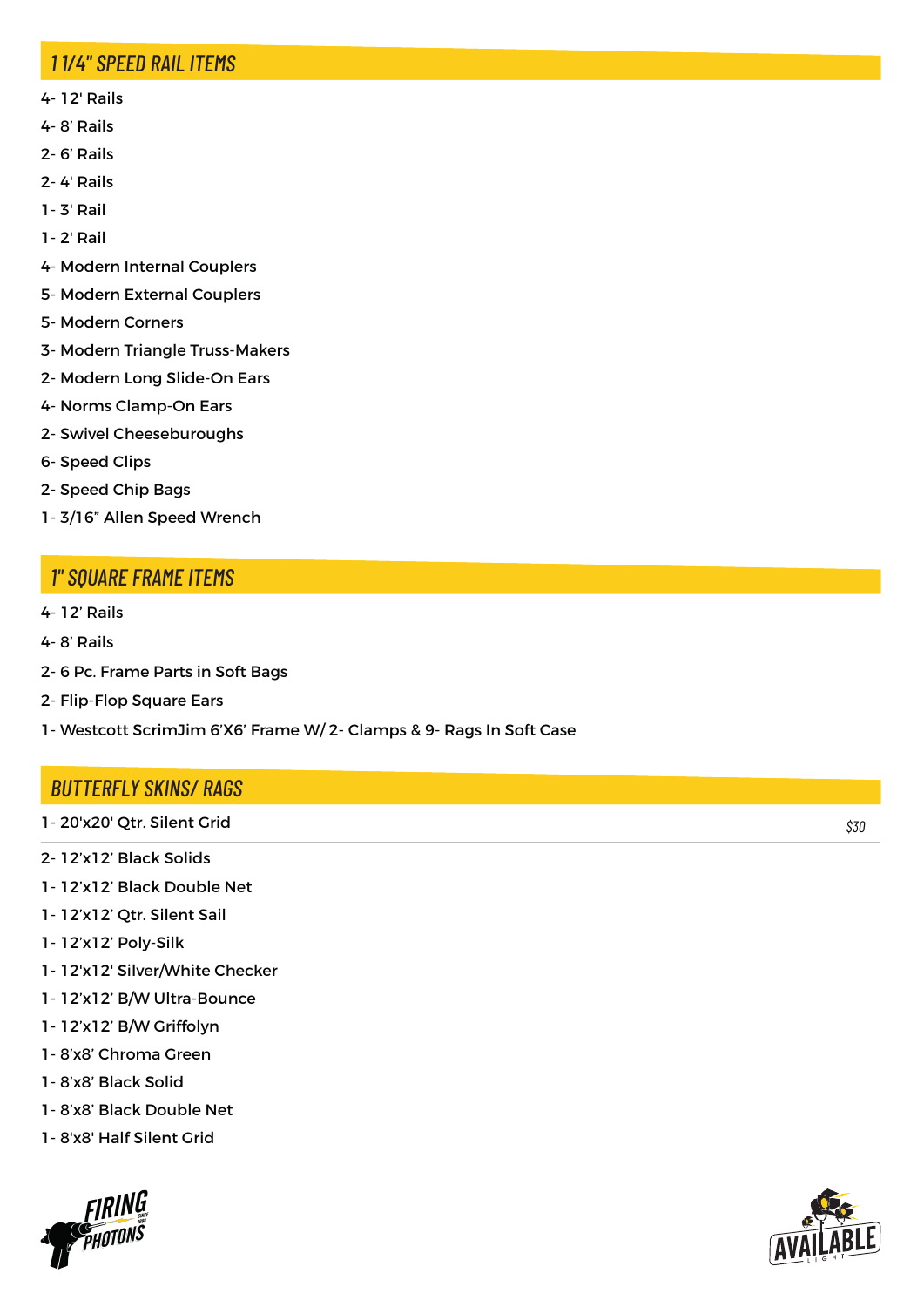- 1- 8'x8' Qtr. Silent Grid
- 1- 8'x8' Silver/Gold Checker
- 1- 8'x8' B/W Griffolyn
- 1- 6'x7' Westcott Folding Green/Blue Screen

#### *STANDS FLAGS/ NETS*

- 1- 2'x6' Black Solid Floppy Meat Axe
- 1- 2'x5' Black Solid Floppy Meat Axe
- 6- 4'x4' Black Solid Floppies
- 1- 4'x4' Black Double Net
- 1- 4'x4' Black Single Net
- 1- 4'x4' Flat Empty Frames
- 1- 4'x4' 250 Diffusion Frame
- 2- 4'x4' Opal Diffusion Frame
- 1- 18""x40" Black Solid Floppy
- 1- 1'x3' Black Solid
- 3- 2'x3' Black Solids (2- Multi-Floppy)
- 2- 2'x3' Black Open-End Double Nets
- 1- 2'x3' Black Open-End Single Nets
- 1- 2'x3' 2-Stop Open-End Diffusion
- 1- 2'x3' 1-Stop Open-End Diffusion
- 2- 18'x24' Black Solids
- 1- 18"x24" Black Open-End Double Nets
- 1- 18"x24" Black Open-End Single Nets
- 1- 18"x24" 2-Stop Open-End Diffusion
- 1- 18"x24" 1-Stop Open-End Diffusion
- 2- 12"x18" Black Solids
- 1- 12"x18" Open-Ended Double Net
- 1- 12"x18" Open-Ended Single Net
- 1- 12"x18" 1-Stop Open-Ended Diffusion
- 1- 4"x18" 1-Stop Diffusion Finger

#### *STANDS REFLECTORS*

- 2- 42"x42" Hard/Soft Silver Shiny Boards
- 1- 42"x42" Hard/Soft Silver Matth-Board
- 4- 4'x8' B/W Foam Core

*\$30/Sheet*

- 2- 4'x4' Silver/White Bead Boards
- 1- 2'x4' Gold/White Bead Board
- 2- 2'x2' Assorted Bead Boards



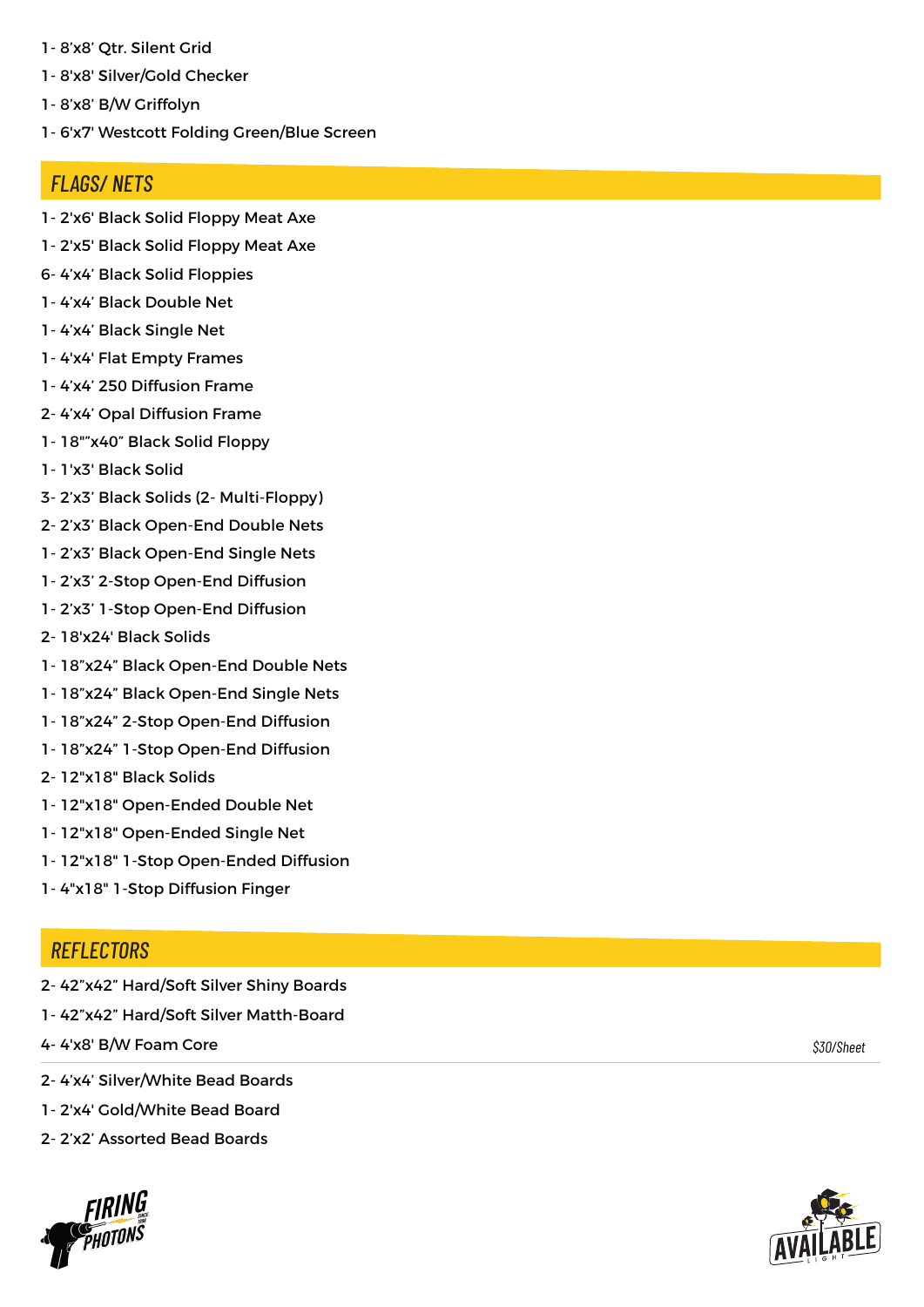#### *PADDING/ COVERINGS*

- 2- 4'x5' Thick Black Gray Furniture Pads
- 2- 4'x5' Thin Black/Gray Furniture Pads
- 1- Crate of Black Duvetine Sections
- 1- 4' Half Bolt Black Duvetine
- 2- King-Sized White Sheets
- 1- Partial Roll 3mm Black Visqueen

#### *LADDERS/ LUMBER*

- 1- Werner Fiberglas 8-Step Orange Ladder
- 1- Werner Fiberglas 6-Step Orange Ladder
- 1- Werner Fiberglas 4-Step Yellow Ladder
- 4- 4 Pc. Nested Black Apple Box Sets
- 2- Full Apple Boxes
- 1- Crate Wedges & Cribbing

#### *BAGS*

- 6- 35lb. Sand Bags
- 2- 25lb. Shot Bags
- 16- 20lb. Shot Bags
- 2- 15lb. Shot Bags
- 1- 10 Lb. Shot Bags

## *CARTS/ CRATES*

- 1- Backstage Mini- Duz-All Cart W/ Removable Flag Box
- 1- Backstage Mini- Bag Cart
- 1- Backstage Head Cart
- 1- Backstage C-Stand Cart
- 1- Pentagon Mini- Adjustable Flat Items Cart
- 1- Magliner Jr. W/ Quick-On Shelf & 4-Grip Stand Holder
- 1- ARRI Rolling 4-Light Hard Case
- 9- FilmTools Full Aluminum-Lined Milk Crates
- 4- FilmTools Half Aluminum-Lined Milk Crates
- 1- Heavy-Duty Collapsable Milk Crate



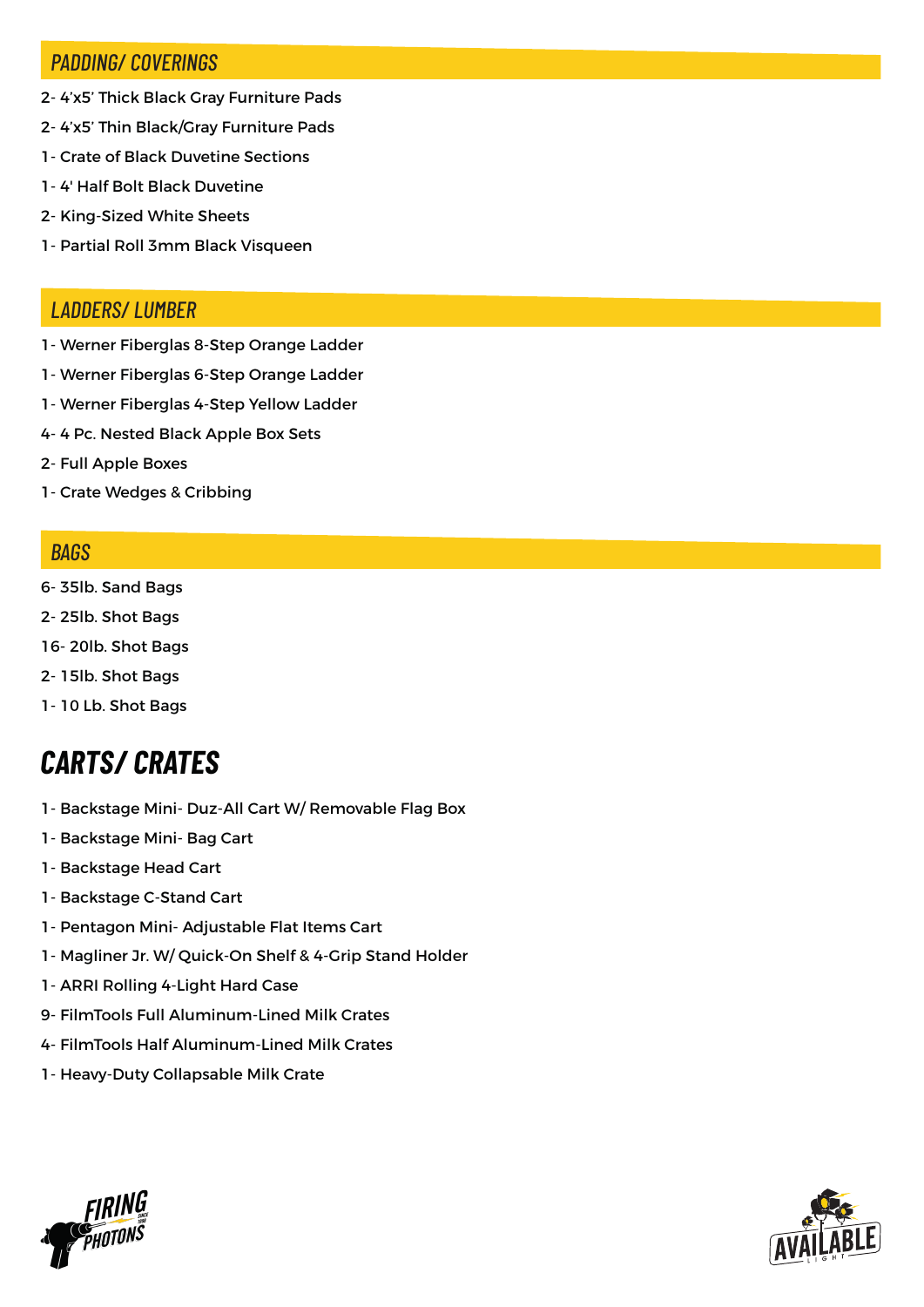## *SUPPORT*

- 1- Chauvet Hurricane 2D Hazer
- 6- Motorola 2-Way Radios
- 1- Motorola 6-Slot Radio Charger
- 6- Surveillance Ear Pieces
- 1- ABC Fire Extinguisher
- 1- Medical Trauma Kit
- 1- 10'X10' Pop-Up
- 1- 24" Black Umbrella
- 1- Broom & Dustpan
- 1- Collapsable Rake
- 1- Megaphone
- 1- Squeegee & Sprayer
- 1- Apple Box Seat
- 1- Kneeling Pad
- 2- Interview Stools
- 1- Portable Retractable Stool
- 1- On-Set Tool Kit

### *EXPENDABLES*

#### *STANDS GELS/ WRAPS \$6- \$20/ea. \$10/ft.*

- 1- Partial 6' Roll 1000H Vellum
- 1- 4' Roll Lee 250 Half Diffusion
- 1- 4' Roll Lee 251 Qtr. Diffusion
- 1- 4' Roll Lee Opal Diffusion
- 1- 4' Roll ND 1.2
- 1- 4' Roll ND .9
- 1- 5' Roll ND .6
- 1- 4' Roll ND .3
- 1- 12"- 24" Mixed Pre-Cut Gel Pipe Organ
- 1- 12"- 24" Variety-Pack Gelly Roll
- 1- 6"- 8" Mixed Party Gel File Folder
- 1- 24" Roll Black Wrap
- 1- 12" Roll Black Wrap





*\$60*

*\$10/ea.*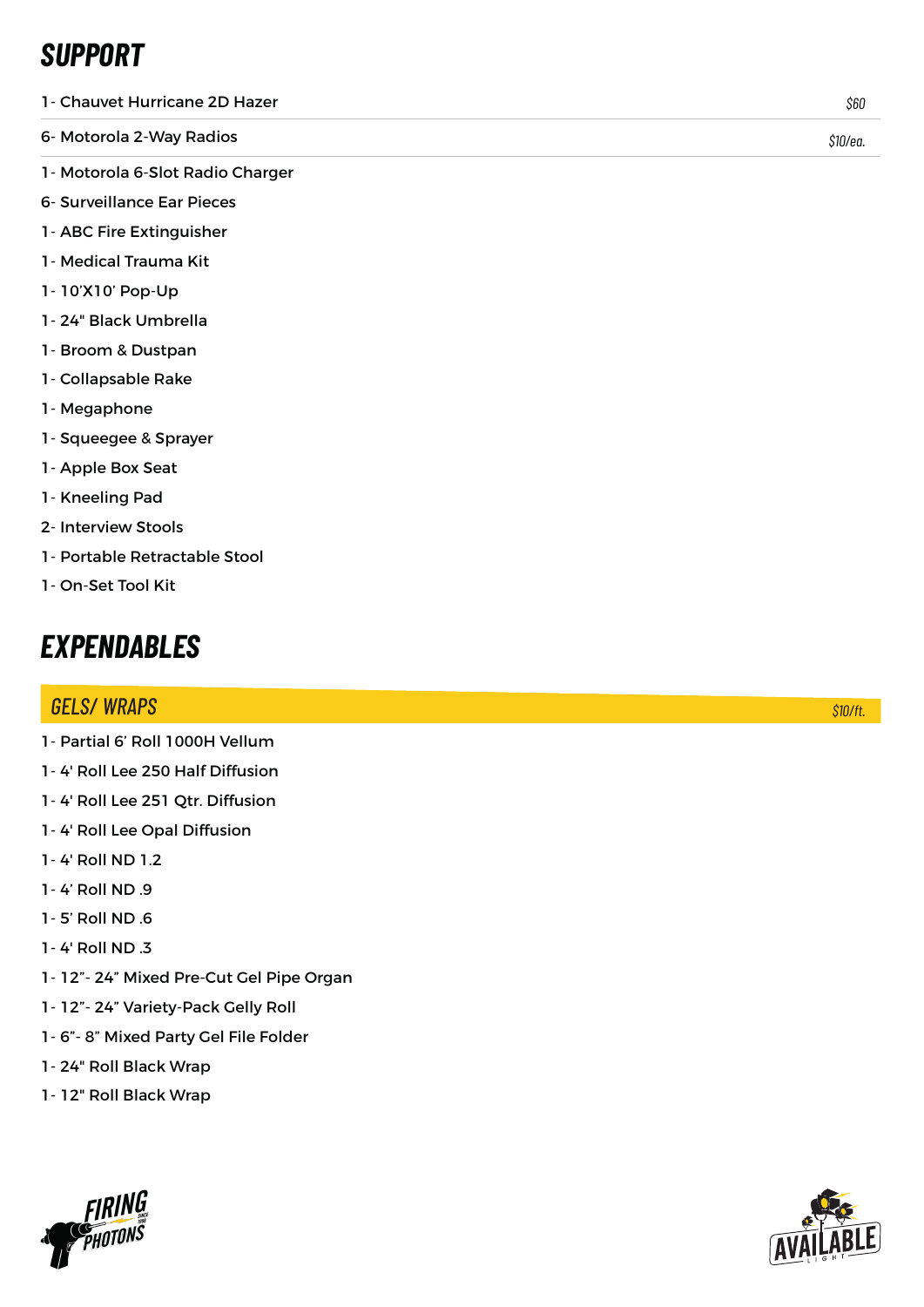#### **CLOTH TAPE** *CLOTH TAPE \$20- \$30/Roll*

- 1- Roll 2" Gray Cloth Tape
- 1- Roll 2" Black Cloth Tape
- 1- Roll 2" White Cloth Tape
- 1- Roll 1" Black Cloth Tape
- 1- Roll 1" White Cloth Tape

#### **PAPER TAPE** *PAPER TAPE \$20- \$30/Roll*

- 1- Roll 2" Photo-Black Paper Tape
- 1- Roll 2" Black Paper Tape
- 1- Roll 2' White Paper Tape
- 1- Roll 1" Black Paper Tape
- 1- Roll 1" White Paper Tape

#### **OTHER TAPE** *OTHER TAPE \$10- \$20/Roll*

- 1- Roll 2" JLAR Clear Tape
- 1- Roll 1" Double Stick Tape
- 3- Rolls 1/2"- 3/4" AGT Tape
- 3- Rolls 1/2" Mixed Vinyl Tape
- 1- Roll 1/2" Clear Tape
- 1- Jar Museum Wax
- 1- Partial Roll Butyl

### *STANDS OTHER EXPENDABLES \$ = Replacement Value*

Spare Lamps For All Non-LED Units 4- 4'x8' Sheets Black/White Foam Core 6- 4'X8' Sheets Layout Board 3M 77 Adhesive Spray Window Cleaner Spray Plastic Cleaner Spray Stainless Steel Cleaner Spray Silicone Spray Dulling Spray 3-In-1 Oil Goof Off Dust Off Clothes Pins Mixed Crutch Tips Mixed 1'- 3' Zip Ties Mixed Color Sharpies Mixed Test Fishing Line Mixed Gauge Bailing Wire